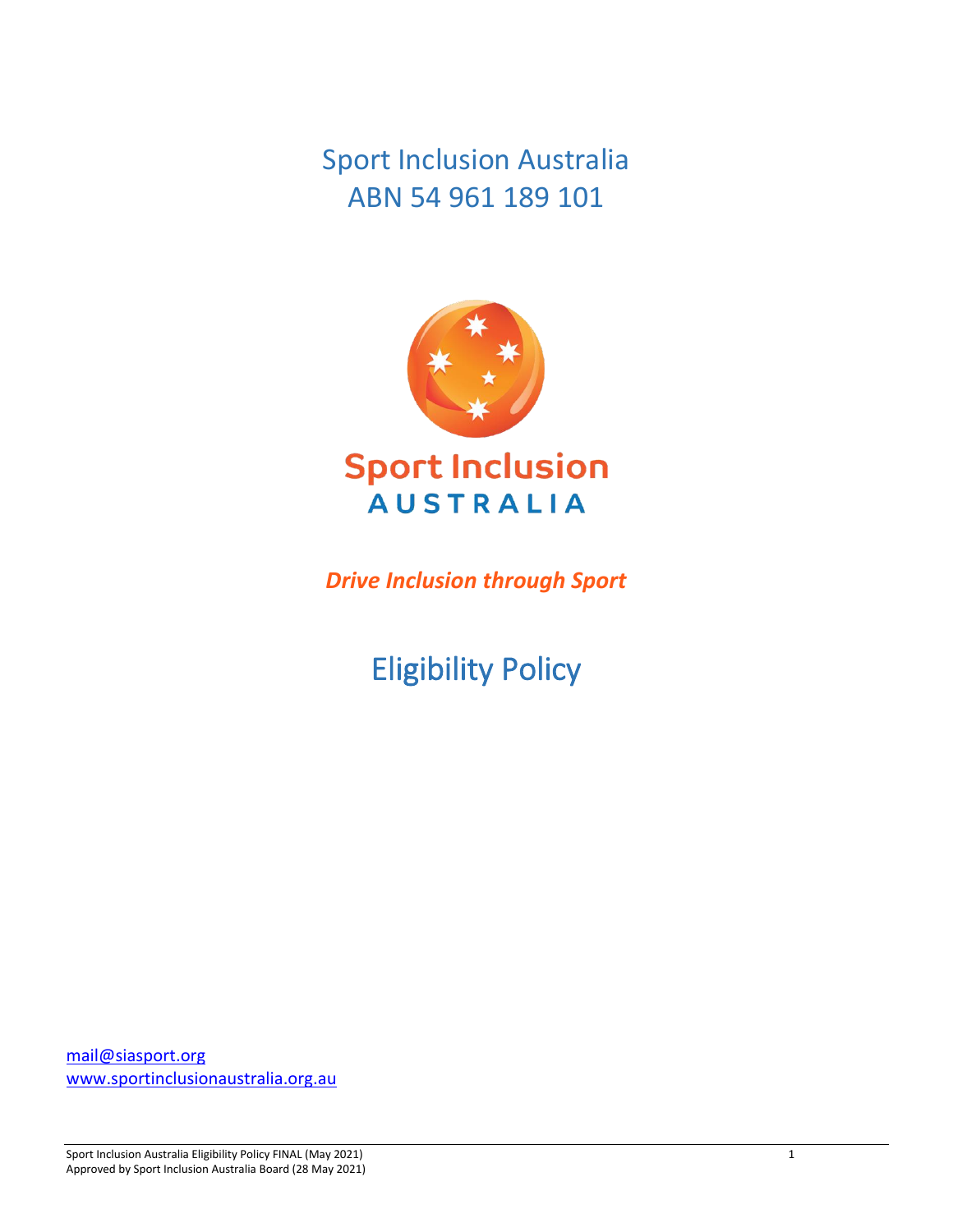# **Policy**

# Introduction

Sport Inclusion Australia, SIA is a National Sporting Organisation established in 1986 to assist the inclusion of people with an impairment, primarily an intellectual impairment into the mainstream community using sport as the medium. Sport Inclusion Australia is the Australian member of Virtus, World Intellectual Impairment Sport.

Our **Purpose** is to build a more inclusive community.

SIA facilitates, educates and supports sporting organisations and the wider community about the power of sport to deliver social inclusion, while advocating for the rights of all Australians to be treated with dignity.

Our Mission is to drive inclusion through sport.

The philosophy has never wavered 'Promote sporting opportunities for people with an impairment in mainstream settings with sport owning and delivering sport for all Australians at the appropriate ability level with a 'person first 'approach'.

#### We want to make sure no one is left behind.

#### Purpose

A significant component of Sport Inclusion Australia's role in the promotion of competitive opportunities for athletes with an intellectual impairment is to ensure that all such inclusion is based on equity and fair play.

As such, Sport Inclusion Australia is committed to the implementation and facilitation of a just and unbiased eligibility system for athletes with an intellectual impairment at regional, state, national to international level.

Sport Inclusion Australia works closely with National Sporting Organisations, Paralympics Australia, School Sport Australia and others as required to establish systems which meet the respective sport's needs and then process all eligibility documentation accordingly. SIA also works with Virtus to build strong eligibility systems where athletes can access competition pathways.

# Core Policy

This document outlines the policy and procedures adopted by Sport Inclusion Australia to ensure compliance with international standards for determining intellectual impairment to ensure a fair and equitable base, where athletes with an intellectual impairment compete against records, standards or other athletes with an intellectual impairment.

It also details the Primary eligibility standards for national and international level applications and the respective protests and appeals process.

# **Procedures**

#### **Responsibilities**

Athletes and or their advocates are responsible for submitting a complete application with all necessary documentation to verify that they meet the respective eligibility criteria along with additional supporting documentation such as photos and payment of the applicable fee.

Sport Inclusion Australia will work with the athletes and or their advocated to assist with the submission and assessment of applications, ensuring they are processed within a timely manner including all associated processes such as printing of registration card and uploading names on the masterlists.

Where athletes are deemed not to be eligible, Sport Inclusion Australia will provide athletes and or their advocates with a full explanation of why they were assessed as ineligible.

Sport Inclusion Australia is responsible for identifying and appointing a National Eligibility Officer, NEO, who verifies all VIRTUS applications before being forwarded to the VIRTUS Secretariat.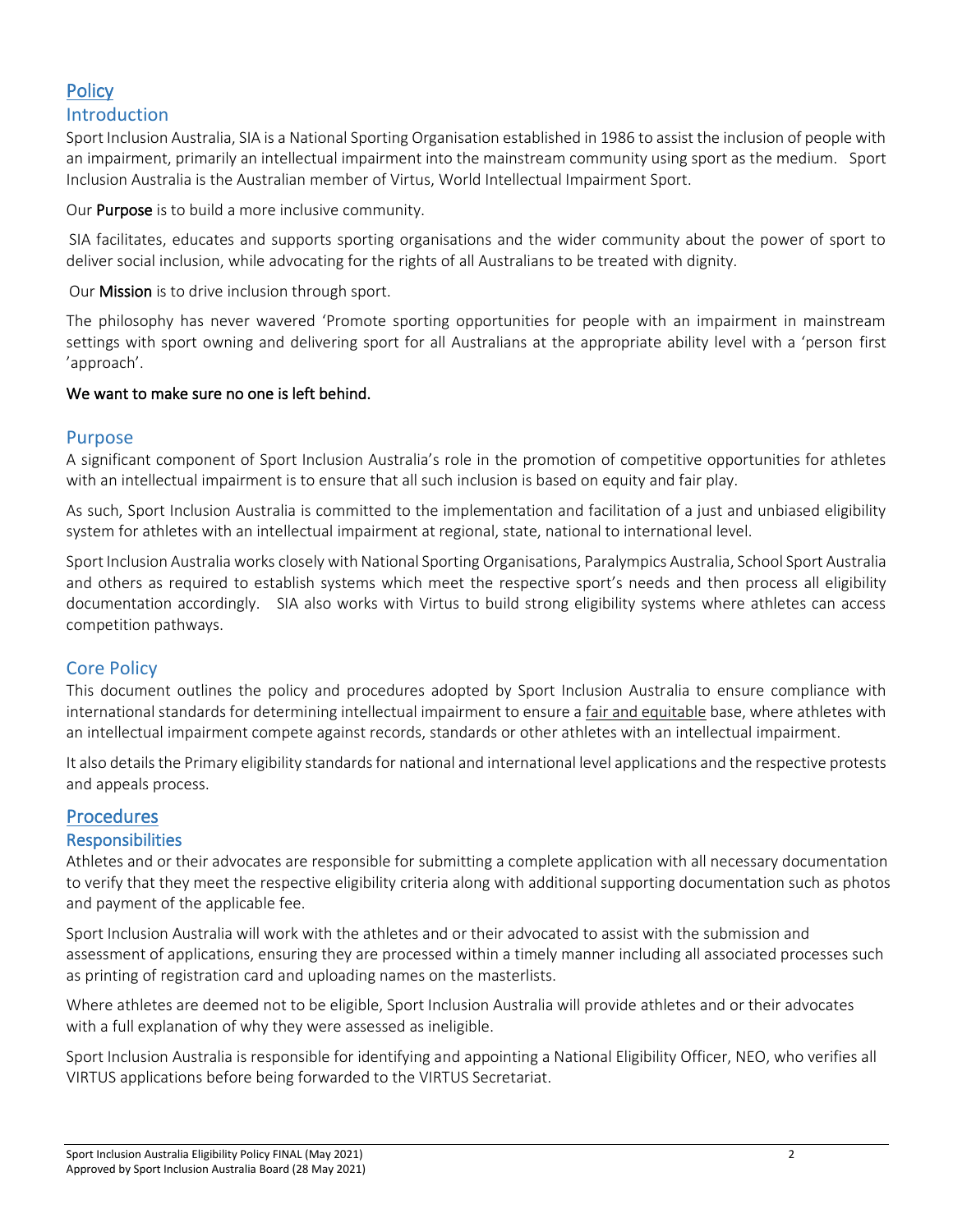#### Eligibility Types II1 – Athletes with an Intellectual Disability

The Primary Eligibility Criteria used by VIRTUS and subsequently Sport Inclusion Australia is based upon the American Association on Intellectual and Developmental disability (AAIDD, 2010) definition of intellectual disability which is consistent with that of the World Health Organisation (WHO, ICD-10 and ICF, 2001) and states:

"*Intellectual disability is a disability characterized by significant limitation both in intellectual functioning and in adaptive behaviour as expressed in conceptual, social and practical adaptive skills. This disability originates before the age of 18"*

- i. Significant impairment in intellectual functioning. This is defined as two standard deviations below the mean – a full IQ score of 75 or lower.
- ii. Significant limitations in Adaptive Behaviour as expressed in conceptual, social and practical adaptive skills. This is defined as performance that is at least two standard deviations below the mean.
- iii. Evidence that the intellectual disability was evident at or before the age of 18.

Diagnosis of Intellectual Functioning must be made using an internationally recognised and professionally administered IQ test recognised by VIRTUS. (Wechsler Intelligence Scales – WISC (for children aged 6-16) or WAIS (for adultsaged 16-90), e.g. SSAIS and MAWIE etc, Stanford-Binet {for ages 2-85+} or Raven Matrices).

Diagnoses of Adaptive Behaviour must be made using internationally recognised and professionally administered a standardised measure that has been norm -referenced on the general population including people with disabilities. Tests recognised by VIRTUS -Vineland Adaptive Behaviour Scales, ABAS or AAMR Adaptive Behaviour Scales.

Athletes must meet all 3 elements of the criteria to be eligible and included on the masterlist as having an intellectual disability to compete.

# II2 – Athletes with more significant impairment

Initially, II2 will be restricted to athletes with Trisomy 21 or Translocation Down syndrome (note athletes with Mosaic Down syndrome may only apply to II1).

*WHO defines Down syndrome as 'an intellectual impairment caused by extra genetic material in chromosome 21'*

Based upon this definition, the eligibility criteria for athletes with Down syndrome is: *Based upon this definition, the eligibility criteria for athletes with Down syndrome is:*

- i. Formal diagnosis of Trisomy 21 or Translocation Down syndrome, and
- ii. A statement that the athlete is clear of symptomatic Atlantoaxial instability (AAI) a common orthopaedic problem seen in people with Down syndrome.

Note: The criteria for this group will be revised and expanded as the project progresses/research data becomes available.

# II3 – Athletes with Autism (no intellectual disability)

*Autism or Autism Spectrum Disorder (ASD) as it is now commonly known, is defined by the World Health Organisation 9WHO) as a 'group of complex brain development disorders. This umbrella term covers conditions such as autism and Asperger syndrome. These disorders are characterised by difficulties in social interaction and communication and a restricted and repetitive repertoire of interests and activities' (WHO Autism Q & R Factsheet, 2016 (http://www.who.int/features/qa/85/en/)*

Based upon this definition, the eligibility criteria for athletes with autism is:

- i. A full scale IQ of 76 or above or no diagnosis of intellectual disability; and
- ii. A formal diagnosis of Autism, ASD or Asperger's syndrome carried out by a qualified practitioner, using accepted diagnostic techniques.

Note: Please be advised that these criteria are subject to change following the VIRTUS trial project.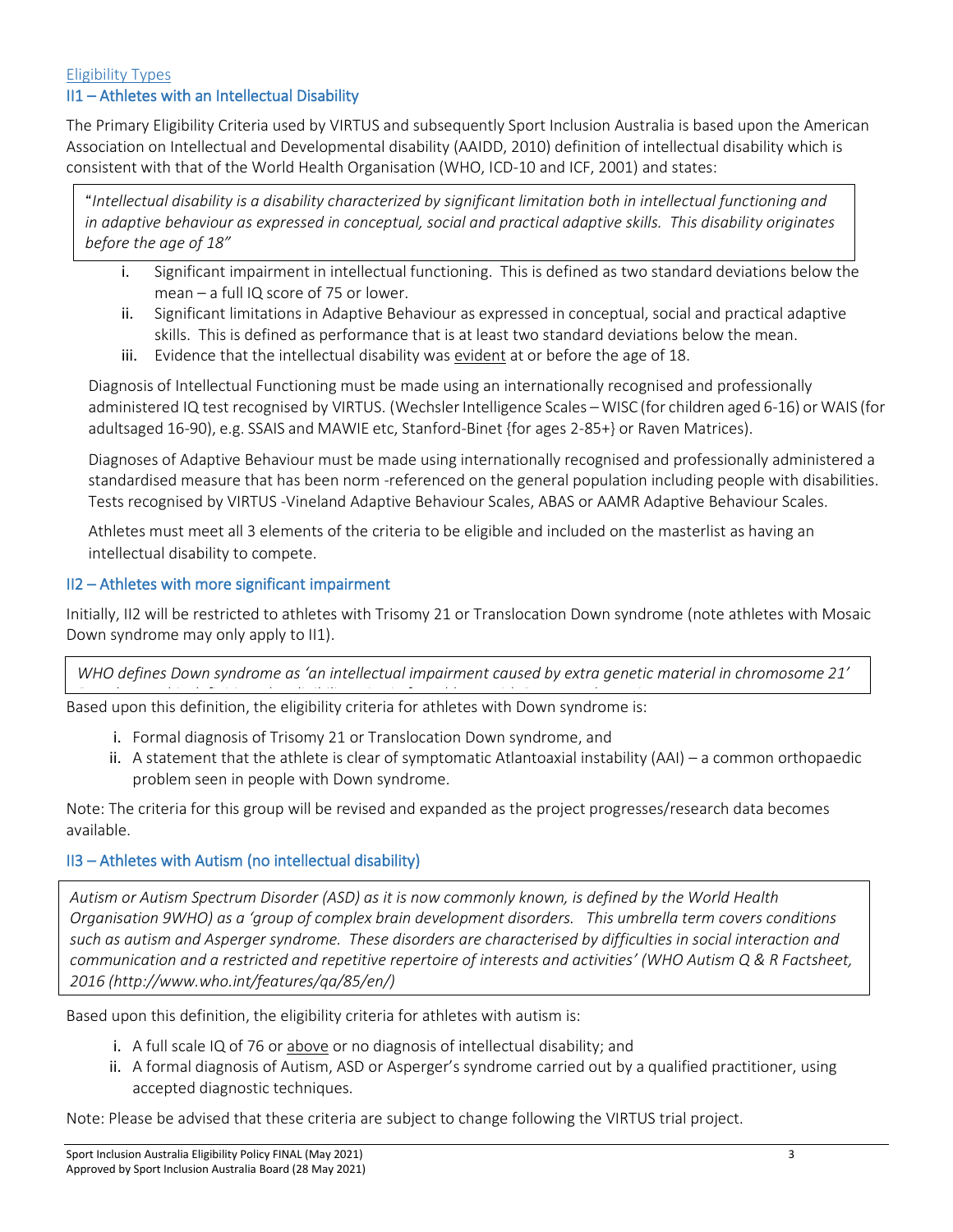# **Process**

Eligibility application forms can be lodged by email, mail or in person at the Sport Inclusion Australia office.

The SIA eligibility officer will review all applications and where necessary seek additional information.

Once satisfied that all requirements have been met and the application is complete with all supporting documentation, the application will be forwarded to the CEO SIA to approve.

Note: Additional information may be requested at any stage of the application process and if at any stage an athlete is deemed ineligible, they are informed and can follow the Appeals procedures.

There are three levels of Eligibility Registration

- 1- National Eligibility (for Events in Australia only)
- 2- VIRTUS/IPC II1(for International events e.g. Virtus, Global Games, IPC and some other identified National events)
- 3- VIRTUS II1, II2 and II3 (for International events e.g. Virtus, Global Games and some other identified events)

### National Eligibility – II1, II2 and II3 National-Eligibility-Application-form-March-2020.pdf (sportinclusionaustralia.org.au)

The following process applies to National Eligibility:

- Eligibility application forms received must be signed by a professional working in the area of intellectual impairment with appropriate evidence attached.
- The SIA Eligibility Officer will check application forms, at which point additional information may be requested.
- Once satisfied, the application is forwarded to the SIA CEO for endorsement.
- SIA stores information according to the SIA Privacy Policy.
- Athlete's name and details are added to SIA database and masterlist;
- A summary is also forwarded to relevant Member organisation and sporting organisation;
- Registration letter and card is printed and forwarded to the athlete with receipt of registration cost.

# VIRTUS/IPC Eligibility – II1 (Intellectual Disability) [Reg form v9 Nov19.docx \(sportinclusionaustralia.org.au\)](https://sportinclusionaustralia.org.au/wp-content/uploads/2021/02/Reg-form-v9-Nov19.pdf)

The following process applies to the VIRTUS/IPC Eligibility:

- Eligibility application forms received must have the appropriate evidence attached, e.g., Approved Psychological testing detailed above and must be conducted within 5 years and testing sheets included.
- The SIA Eligibility Officer will check application forms, at which point additional information may be requested.
- Once satisfied, the application is forwarded to the SIA CEO for endorsement.
- Forms are scanned and sent electronically to SIA's National Eligibility Officer NEO (Volunteer) for endorsement.
- Once ratified by NEO, SIA stores all information according to the SIA Privacy Policy.
- Finalised applications are forwarded electronically to VIRTUS.
- Once approved by VIRTUS, endorsed Athlete's name and details are added to SIA database and masterlist
- A summary is also forwarded to relevant Member organisation and sporting organisation.
- Registration letter and card is printed and forwarded to the athlete with receipt of registration cost.
- VIRTUS adds athlete, sport and country to the master list.
- Only athletes receiving an VIRTUS eligibility number may proceed to Sports Classification.

#### VIRTUS Eligibility – II2 (Additional Impairment) & II3 (Autism without Intellectual disability) [Reg form v9 Nov19.docx](https://sportinclusionaustralia.org.au/wp-content/uploads/2021/02/Reg-form-v9-Nov19-II2-Additional-impairment.pdf)  [\(sportinclusionaustralia.org.au\)](https://sportinclusionaustralia.org.au/wp-content/uploads/2021/02/Reg-form-v9-Nov19-II2-Additional-impairment.pdf)

The following process applies to the VIRTUS Eligibility:

- II2 application forms must be signed by a qualified medical practitioner with appropriate evidence attached. (E.g. Genetic testing in case of Down syndrome).
- II3 application forms do not need a signature, but do require evidence of a psychological test with IQ above 75 and a diagnosis of Autism, ASD or Asperger's syndrome.
- The SIA Eligibility Officer will check application forms, at which point additional information may be requested.
- Once satisfied, the application is forwarded to the SIA CEO for endorsement.